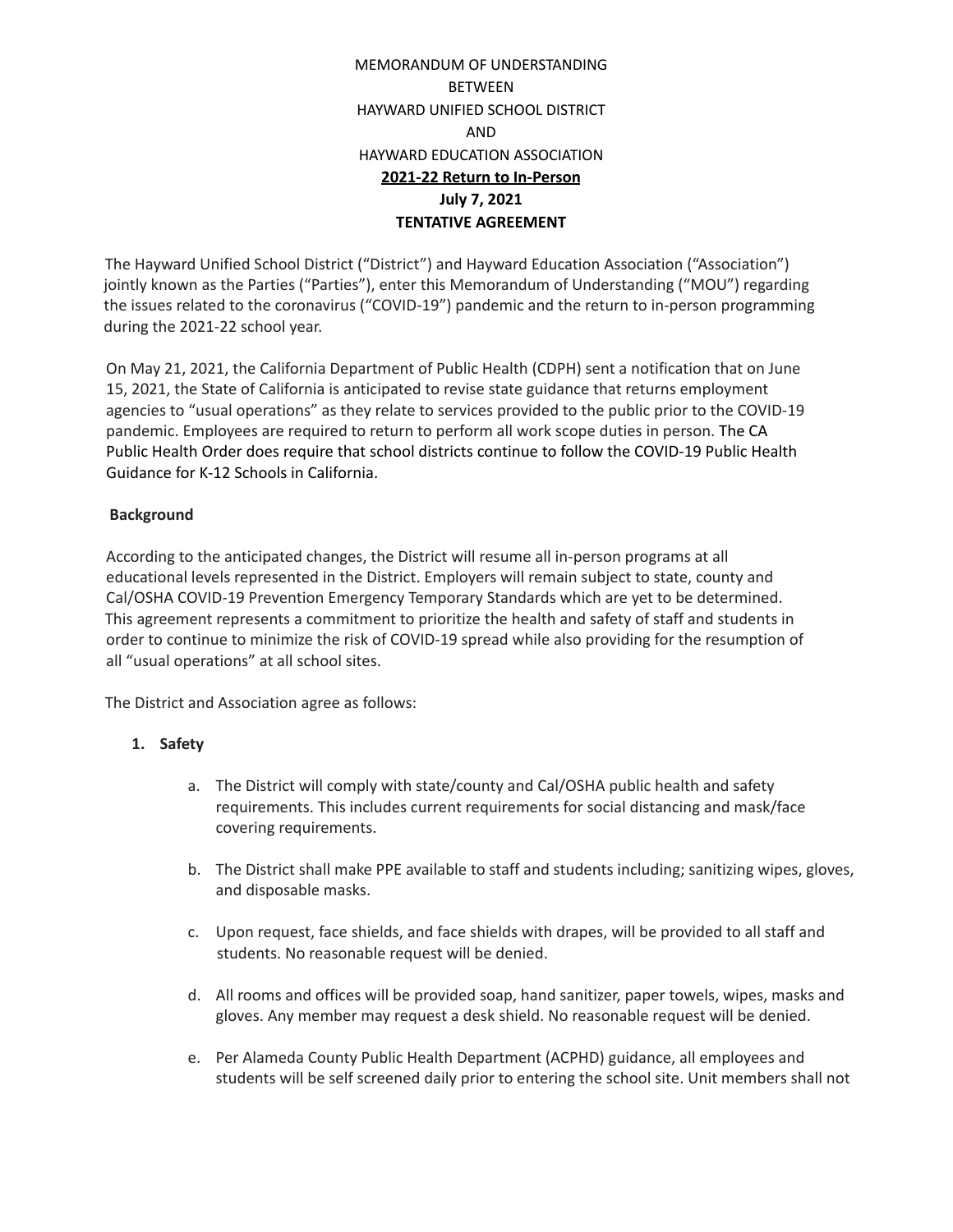be required to administer or monitor daily screenings.

- f. Per current state/county guidelines, students exhibiting symptoms of COVID-19 at school (fever of 100.4 degrees or higher, cough, difficulty breathing, or other COVID-19 symptoms) must be immediately isolated in the isolation tent until they can leave school or be picked up by a parent or guardian. Ill students will be recommended to be tested for COVID-19 as soon as possible by the site COVID-19 site liaison(s) (the site administrator and site nurse).
- g. The district will maintain state/county, and Cal/OSHA physical distancing requirements in all common walkways and congregation areas (both outdoor and indoor). The CA Public Health Order does require that school districts continue to follow the COVID-19 Public Health Guidance for K-12 Schools in California. The site shall determine the need to create unidirectional pathways where required using criteria provided by the district based upon state/county and CAL/OSHA guidelines. These pathways shall be clearly marked to indicate the direction of travel and the required physical distance spacing as applicable. The District will utilize the SBDM (or, if there is no SBDM team, the local curriculum council) and School Nurses to review and give input on site maps and site safety plans.
- h. The District shall maintain the following hand washing provisions:
	- i. Every room with a sink shall be stocked with soap, hand sanitizer, and paper towels or no touch hand drying equipment.
	- ii. Visible signage shall be posted throughout building sites reminding individuals to properly wash their hands at the nearest available handwashing station.
	- iii. The District will provide additional hand washing and hand sanitizer stations at entrances, classrooms and restrooms. Upon the site's request, additional portable handwashing stations designated for general staff use will be provided.
- i. The District will ensure sufficient ventilation in all school classrooms and shared workspaces per the American Society of Heating, Refrigerating, and Air Conditioning Engineers (ASHRAE) guidance on ventilation. Rooms used will have proper outside airflow per state/county guidance through the provision of proper air filtration filters and/or purifiers. If a classroom does not have proper ventilation, the room will not be utilized. If the ventilation is not sufficient, the unit members and students will be moved to an alternate location. "Proper air flow" determination will be reached through consensus between HEA and HR. The ASHRAE standards will be applied. Standards shall be posted and distributed to members at the first staff meeting of the school year.
- j. Isolation Tents will be provided at sites for participants that may experience COVID-19 symptoms while waiting for transportation. Bargaining unit members will not be required to attend to or monitor the isolation tents.
- k. In the event a COVID-19 case is identified, procedures for notification to students and staff will be followed per state and county guidelines. This notification includes an all site staff notification. Notification will be given within 24 hours.
- l. In accordance with COVID-19 Public Health Guidance for K-12 Schools in California, visitors/District personnel must wear a mask, complete a COVID-19 self-assessment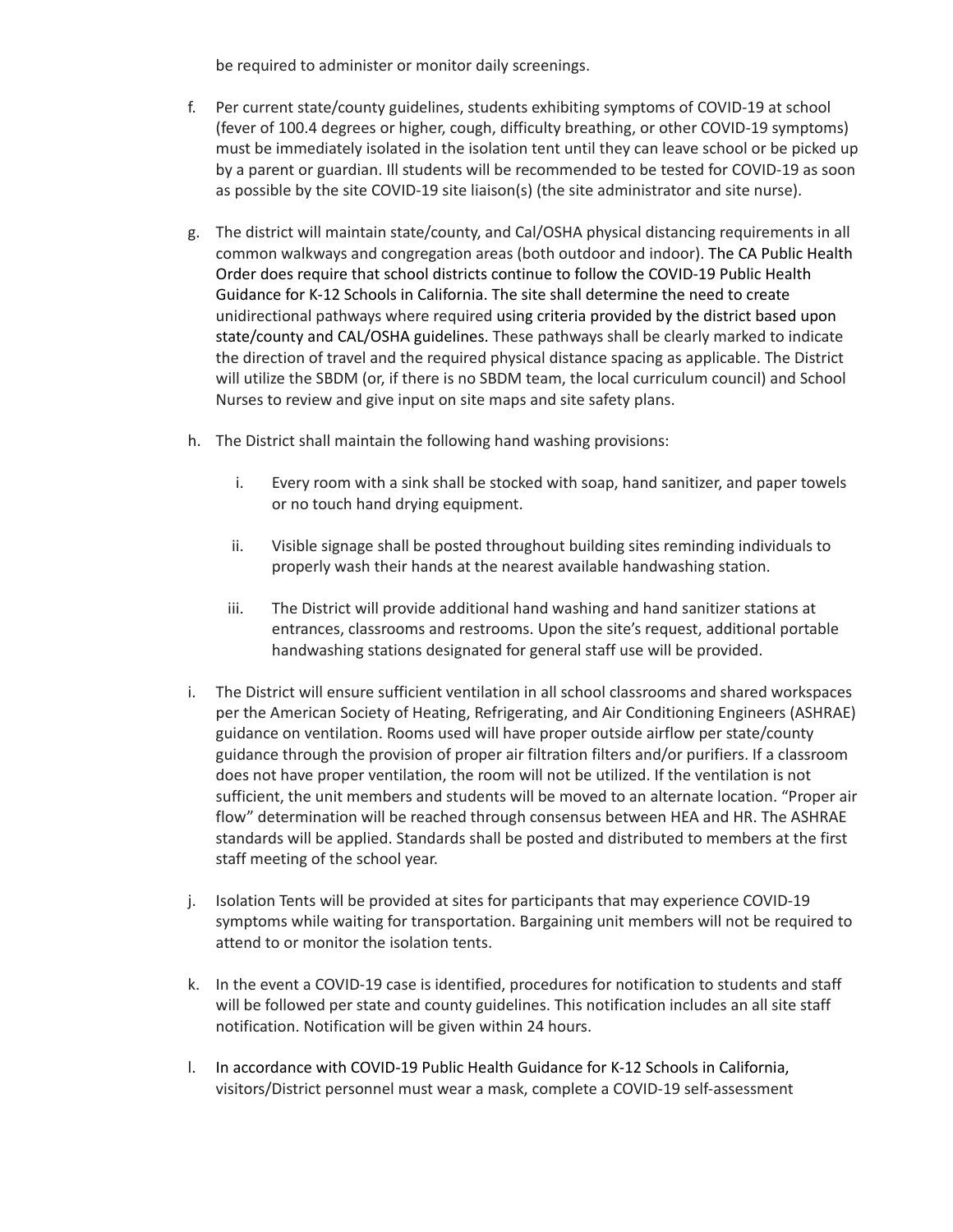questionnaire and sign-in, for contact tracing purposes, upon entering a District facility or school grounds.

- m. Masks must be worn by staff and students in accordance with County or State or Federal guidelines following the most restrictive measure.
- n. Masks must be worn in "student pick up" areas located on school property.
- o. The School Nurse will provide PD (virtually/recorded) for unit members at the first staff meeting and for parents and students at a site held orientation. Topics will be limited to COVID-related topics such as screening techniques, symptoms, and safe practices. Unit members will not be required to attend the parent/student orientation. Topics to cover will be reached between the nurse and the district through consensus. If consensus can not be reached between the parties, HEA and HR will meet to reach consensus.
- p. The nurses will be compensated at their per diem rate for 2 hours of prep for each hour of a virtual/recorded presentation.
- q. The School Nurse will act as co-liaison, with the site admin responding to positive student covid cases, and recommending the length of time for an isolation/quarantine period and/or school closure.
- r. Drop off screening will be administered by administrator(s), or district assigned non unit member personnel. The District will follow the PD provided by the site nurse.
- s. The District will provide guidance to the sites based on the CDPH K-12 Schools Guidance for consideration when developing lunch schedules. Each site's SBDM (or LCC at sites where there is no SBDM) will determine lunch schedules. If consensus can not be established, then HEA and HR will meet to reach consensus.
- t. The SBDM team (or LCC at sites where there is no SBDM) will include MOU/Safety compliance on their agendas to address safety deficiencies and return related issues that may come up at the site-by-site level. The SBDM/LCC will meet monthly throughout the school year. Nurses will be invited but not required to attend the SBDM/LCC meetings if not already on the team. Members will receive an additional \$50 per hour per monthly meeting to discuss issues related to the return from COVID. If nurses attend a monthly SBDM/LCC meeting for the purpose referenced above, they shall receive the hourly rate of pay of \$50 per meeting attended.
- u. Emergency SBDM/LCC meetings may be called by the site administration, but in no event will the site admin call more than 2 emergency SBDM/LCC meetings per year. The SBDM/LCC team members attending the emergency meetings will be compensated at the hourly rate of pay of \$50/hour.
- v. SBDM/LCC will receive compensation in alignment with 7.a. of this MOU for any additional meetings outside of the monthly meetings when called by the District.

## **2. COVID-19 Screening and Testing**

a. Staff/Student Screening: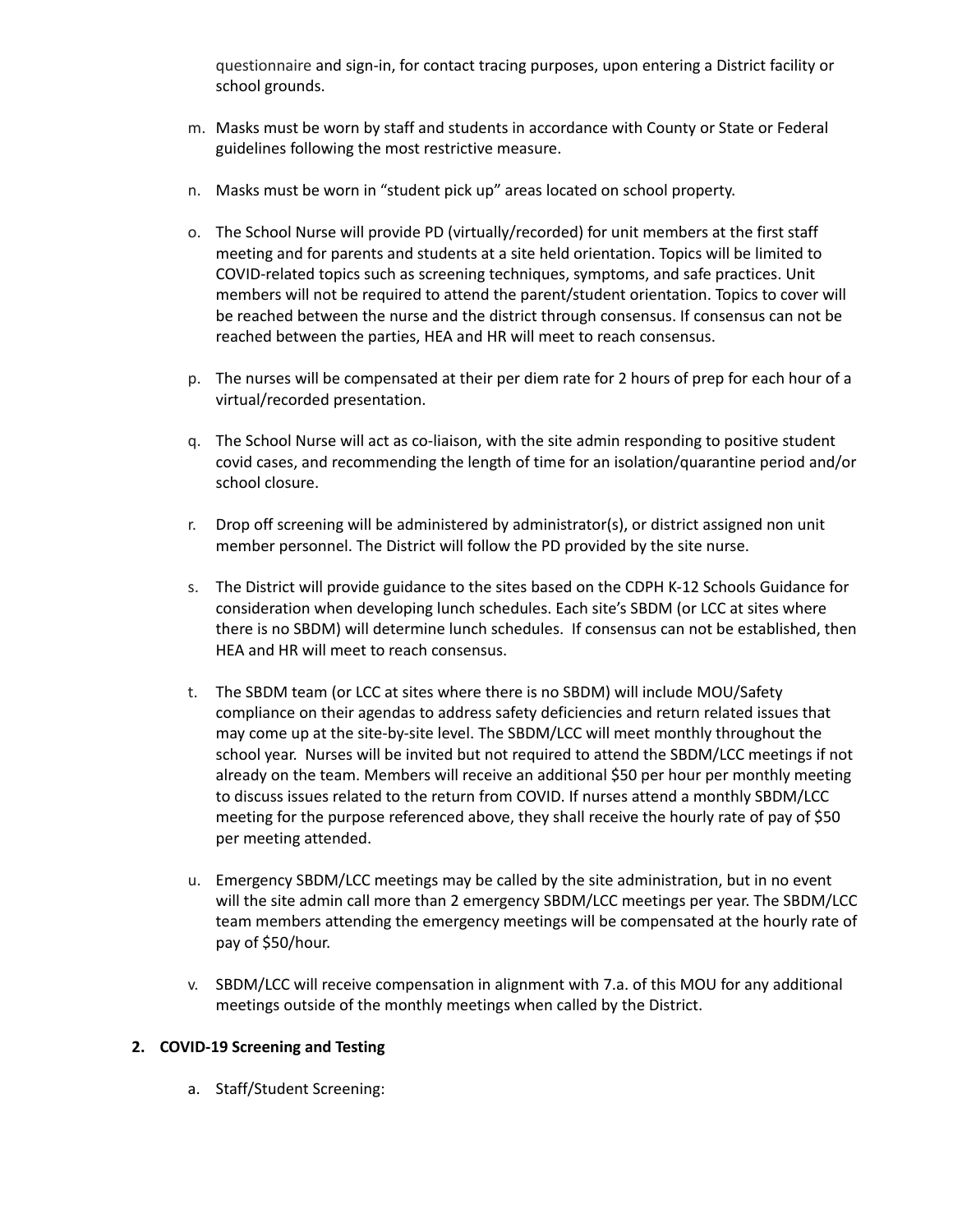- i. Staff and students are required to complete the symptom and exposure questionnaire screening daily, prior to arriving on site using the district provided self-screening protocol. Per CDPH guidance, students or staff exhibiting COVID-19 symptoms while at school (fever of 100.4 degrees or higher, cough, difficulty breathing, or other COVID-19 symptoms) must be immediately isolated until they can leave school or be picked up by a parent/guardian. Families will be informed that If a student fails the screening questionnaire, the student will not be permitted into classrooms/campus.
- ii. Failure to pick up an ill student will be followed up by administration in accordance with Education Code/Board Policy regarding mandated reporting. This information will be included in the parent/guardian/student orientation.
- iii. Staff and students who meet criteria for risk of potential COVID-19 exposure or symptoms may not attend school for the duration of the CDC recommended isolation period. Any questions regarding the isolation period shall be forwarded to the site administrator or the District Office. Staff will receive information regarding the duration periods in writing at the first staff meeting.
- iv. Upon notification that an employee or student has been infected with COVID-19, the District shall inform all bargaining unit members who may have been exposed or come in close contact with the individual during the infectious period of their potential exposure. This notice shall be provided in writing within one day of notification to the District.
- v. The District will maintain its Public Dashboard reporting all instances of positive cases at each school/worksite. The dashboard will be updated within one working day of the District receiving confirmation of a positive test, and made available to the staffs at all sites.

## b. COVID-19 Testing:

i. The District shall notify all unit members and students with information for locations that offer COVID-19 testing, including free local testing.

## **3. Site/ Facility Usage**

Prior to the return to in-person programming:

- a. The SBDM teams (or, if there is no SBDM team, the local curriculum council), and the site nurse will meet to reach consensus on site schedules and on facility use/map(s). HEA and HR will meet to review and reach consensus about the facility use/map(s) for any site unable to reach consensus. Nurses may review the maps outside of the scheduled meeting time if they are not able to attend the meeting. Nurses will be compensated at the hourly rate of \$50 per hour for the time spent reviewing the maps. Maps may be revisited and revised. No reasonable request for revision will be denied.
- b. Per current state/county guidance, each site's SBDM teams (or, if there is no SBDM team, the local curriculum council) will determine if separate identified and designated program entrance(s) and exit(s) for students and staff are needed. The designated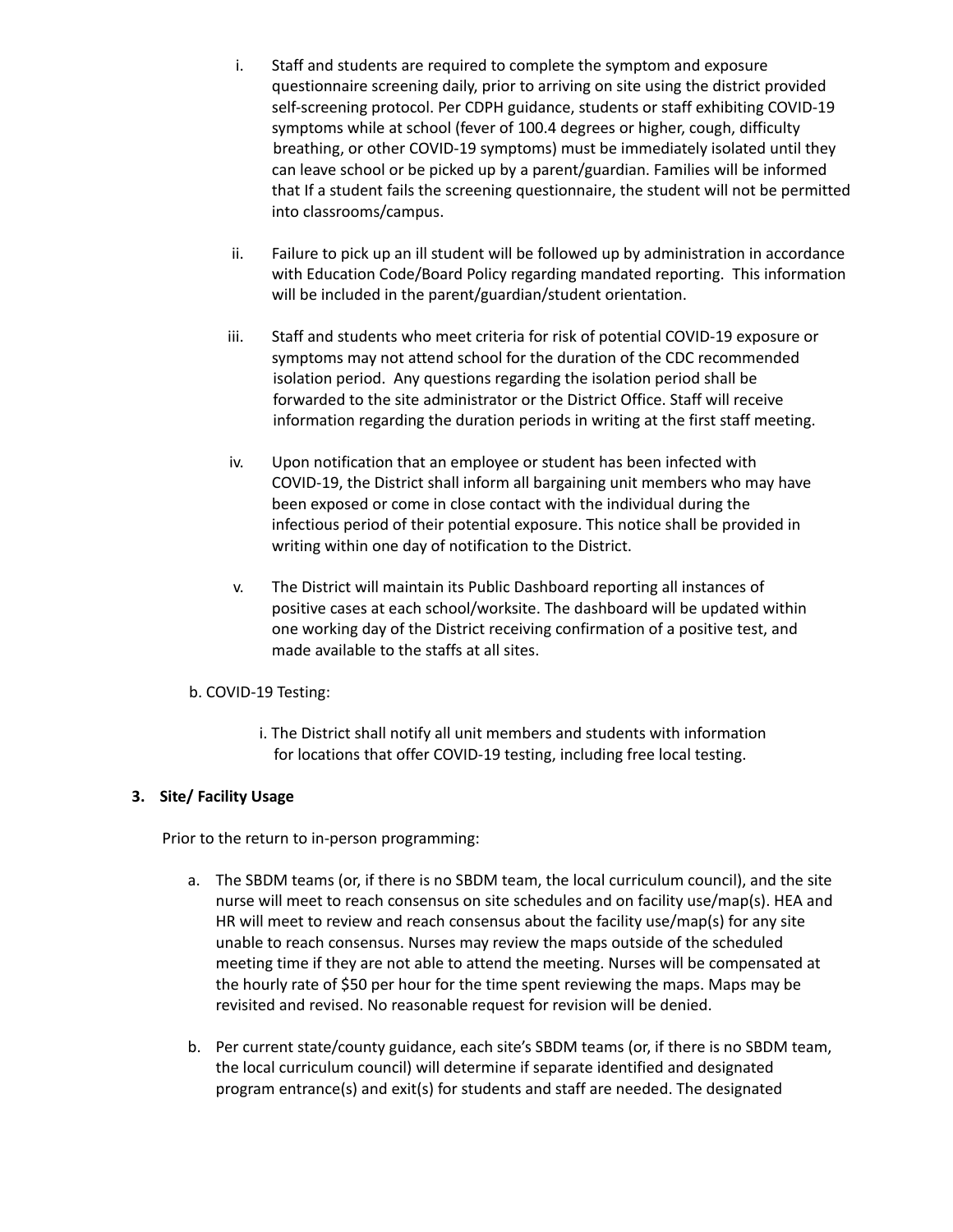program entrance/exits will have visible signage and floor markings at entrances and exits of designated areas, classrooms, pathways and restrooms. Guidance will be shared in writing with staffs.

- c. Isolation tents for students showing symptoms of being ill, or still under a quarantine directive will be supervised by a site administrator, or district designated non unit member personnel.
- d. The District must adhere to state/county quarantine guidelines for student(s)/staff identified as potentially infected or exposed to COVID-19. Student(s) and/or staff will not be permitted back into school until the state/county isolation period has ended.
- e. The district will provide containers for students' individual (e.g. pens, pencils, markers etc.) materials. The district will provide all teachers with cleaning materials (i.e. disinfecting wipes and spray bottles) to clean/disinfect shared, high touch materials/objects as recommended by CPHD. Class time to allow for individual cleaning is to be provided.
- f. Each bargaining unit member will have their own work space per HEA CBA Article 12. Shared work space will be in compliance with CAL/OSHA guidance to allow unit members a safe working environment.
- g. Facilities used by outside agencies will follow District cleaning and sanitizing safety standards.HUSD programs will be given first consideration in all instances of use per HUSD Board Policy/Administrative Regulation 1330.

## **4. Cleaning/Disinfection**

- a. The District will review and update specific custodial cleaning routes. The District will adhere to CDPH cleaning and disinfection guidelines. Guidelines will be provided, in writing, by the district.
	- i. Restroom use notification will be posted outside of restrooms, to allow for hourly restroom cleaning and sanitization for all restrooms. Signage will indicate when a restroom has been cleaned/sanitized.
	- ii. Highly utilized areas will be cleaned/sanitized prior to the start of each day.
- b. In addition to their daily cleaning, kindergarten restrooms and any rooms with restrooms within the classroom/room including locker rooms will be cleaned at the request of the teacher. No reasonable request will be denied.
- c. Completion of preventative maintenance on all forced air circulation systems, and continued maintenance will be completed and documented including but not limited to the posting of the date of the maintenance.
- d. Classroom teachers and site administrators will reach consensus on the air purifier to be placed in the room and its location. If consensus cannot be reached, HEA and HR will meet to reach consensus.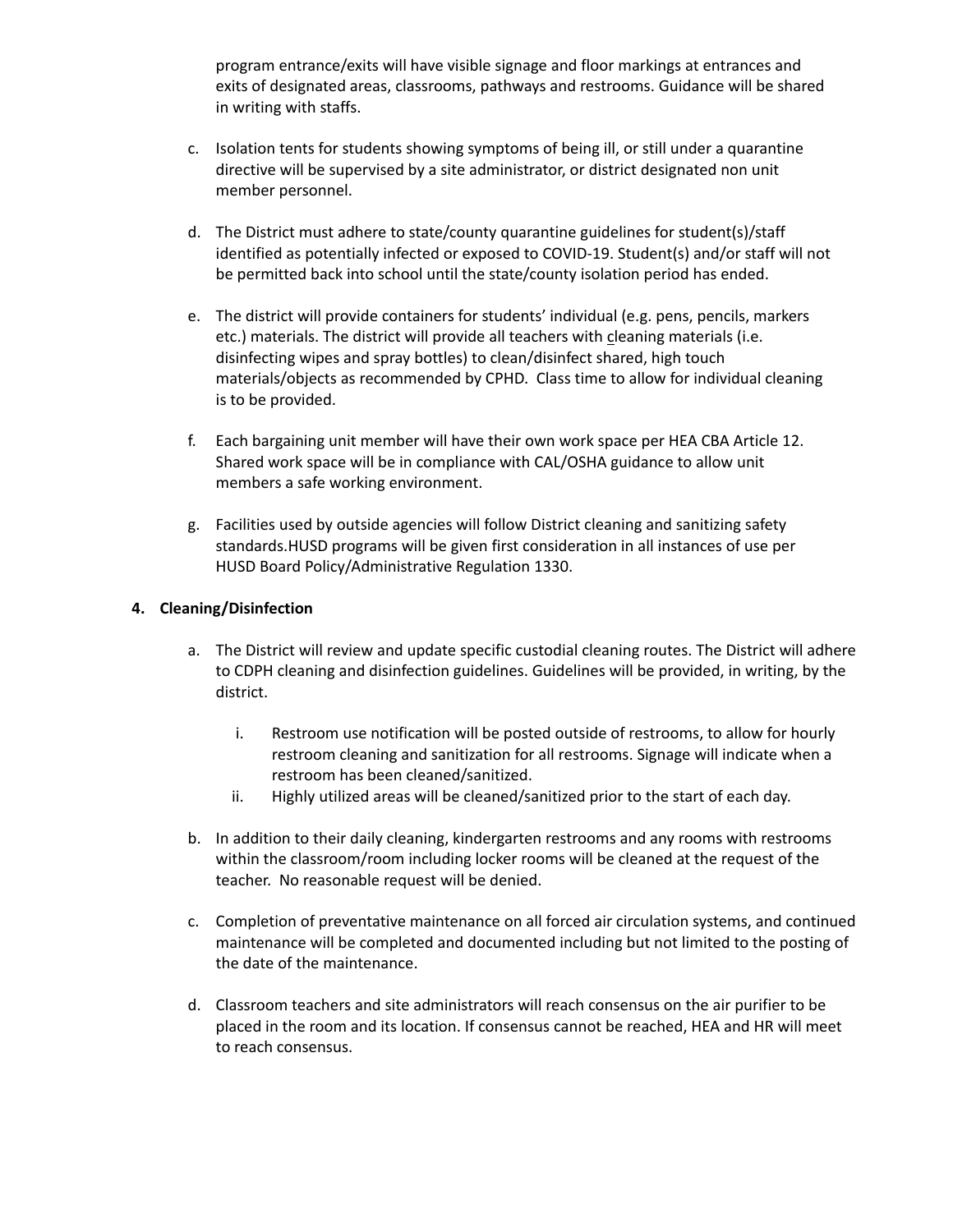#### **5. School Calendar**

- a. Up to 8 hours of set up time will be provided to all unit members. These hours may be utilized to set up the classroom prior to the start of the unit member's work year during the school site's normal hours of open operation and/or scheduled during the course of the first month of school's opening, at the member's discretion, and by mutual consensus with the site administrator. No reasonable request will be denied. These hours will be paid at the hourly rate of \$50 per hour. Members may request assistance. No reasonable request will be denied.
- b. The District will offer (3) optional, additional Staff Development days:
	- i. Year Round, July 13, 14, 15
	- ii. Traditional Year, August 18, 19, 20
	- iii. The staff development days will be paid at the member's per diem rate of pay.
	- iv. All unit members whose calendar year is different from a 186 day school year including but not limited to; counselors, nurses, psychologists, and Adult ed, shall be provided an additional 8 hours for each of the three staff development days paid at their per diem rate, so that all members may participate in the staff development training offered during their regular work year.
- c. The listed Staff Development Days will be offered virtually with the exception of the Benchmark K-6 Literacy.
- d. The July 13th and August 18th, "Benchmark K-6 Literacy" training sessions will not be recorded. Make up sessions for the "Benchmark K-6 Literacy" of July 13th and August 18th will be scheduled as early as possible in the respective school year calendars for both Year Round and Traditional calendar unit members. Make up sessions will be offered as release days.
- e. All other trainings listed above (July 14th, 15th, and August 19th and 20th) will be recorded. Recorded Staff Development days may be viewed at an alternate time at the teacher's discretion prior to the first day of the instructional year.
- f. For purposes of building relationships and transitioning back to school, the first week of school may include up to 2 minimum days. The site's SBDM team or, if there is not an SBDM team, the site's LCC, will determine the number and placement of the minimum days.
- g. Sites may develop "review" lessons/curriculum (by grade/by dept) and times within the first trimester /semester dedicated to review of prior grade or subject curriculum. Teachers participating in the creation of the review lessons/curriculum will be compensated for up to 8 hours at the hourly rate of \$50 within the first trimester/semester. Any reasonable request for additional hours shall not be denied.
- h. An SEL support workgroup will be formed to create lessons and resources for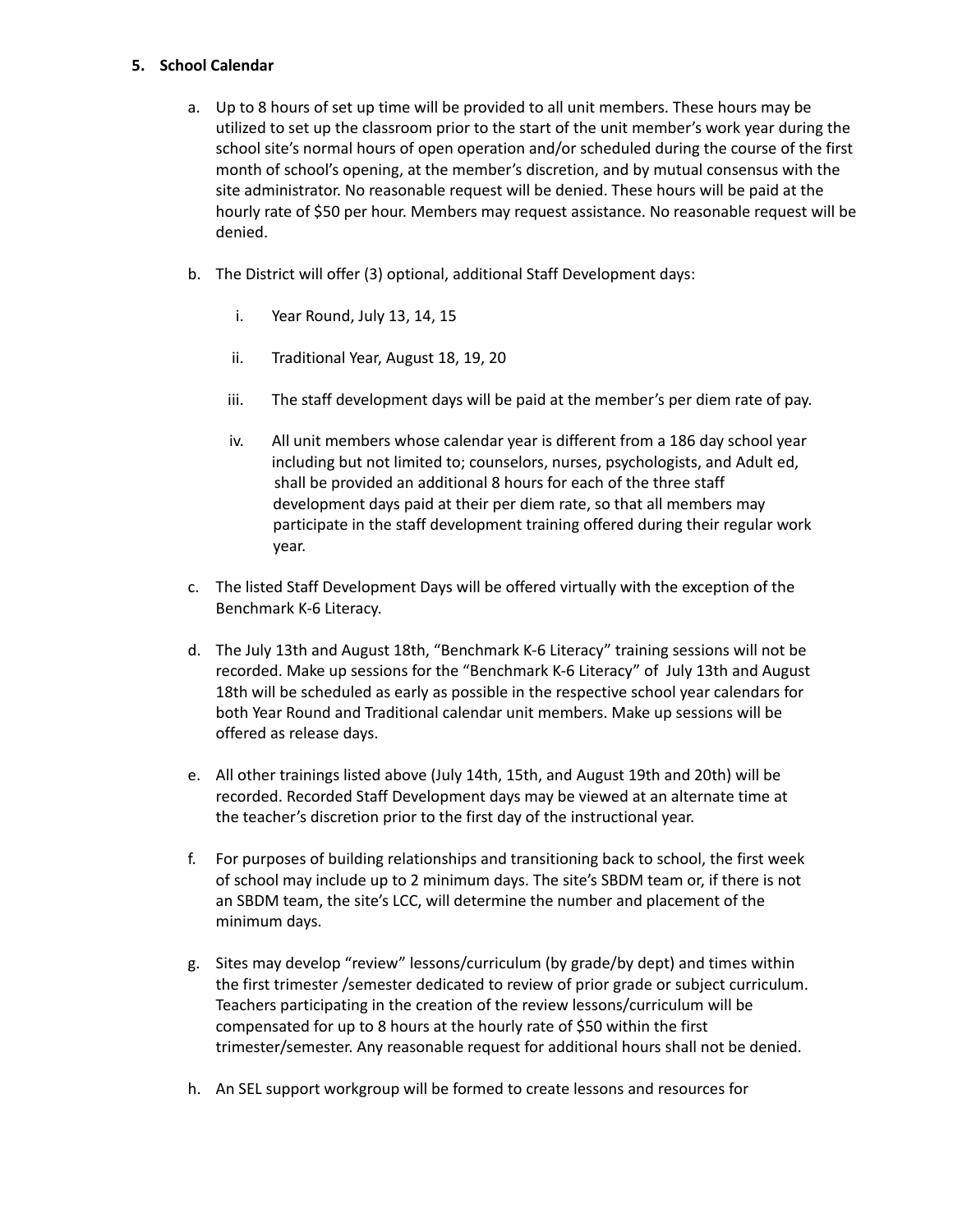members' to address the students needs. Consensus between HEA and HR will be reached regarding the composition, selection of the workgroup and hours of the workgroup. The members will be paid at the rate of \$50 an hour. TOSA's and their related work to this subject will be paid their per diem rate of pay if work is done outside of their regular year schedule.

## **6. Virtual Independent Study Program**

HUSD will provide a virtual independent study learning opportunity for students with an identified COVID-19 health need to continue with virtual learning in fall 2021. This is a voluntary option available only to K-12 students per California Education Code K-12 Omnibus Trailer Bill. This program is only offered on the traditional calendar. The Virtual Independent Study Program (VISP) supports identified students who are not able to come in person.

## The Virtual Independent Study Program includes the following provisions:

- a. Class Size shall be K-6, 1:24 students, and 7-12, 1:25 students
- b. Unit members will be assigned to the Virtual Independent Study Program through the Voluntary transfer process as outlined in HEA CBA Article 14.D
- c. Teacher workdays will be based on Article 10.4.e
- d. Unit members participating in the Virtual Independent Study Program shall attend a virtual mandatory Staff Development training on August 12th, 13th, 16th and 17th about the Edgenuity program. Trainings in this scenario shall be scheduled at a member's half day with the other half of the member's work day dedicated to implementation planning. The trainings shall also be offered as 2 full work days with the equivalent of 2 days of implementation which may be scheduled at the teacher's discretion prior to the school year beginning. All trainings will be recorded and can be viewed at the teacher's discretion. Pay for time spent within the trainings will be at the member's per diem rate. Any viewings /work( including but not limited to logging in, setting up pass codes etc) of the program prior to the school year commencing shall be considered hours of training. Hours of viewing time, logging in and/or implementation planning shall be recorded by the member and submitted to HR and considered part of the total number of hours of training.
- e. VIS teachers will be told of a student leaving the program, at least 2 working days prior to the student's departure.
- f. VIS teachers will receive 3 hours of prep per week.
- g. IEP teams dedicated to the VIS program shall follow IDEA regulations and convene to evaluate students' standing with regard to the VIS program (e.g. is a student eligible to participate in the program) The composition of the IEP team(s) will follow the IDEA regulations. HEA members may apply to be on the summer IEP assessment team and first consideration will be given to HEA members in order of district seniority . The team shall have up to 30 hours to review the IEPs of the students who wish to participate in the VIS program. No reasonable request will be denied if more hours are requested by an HEA team member(s).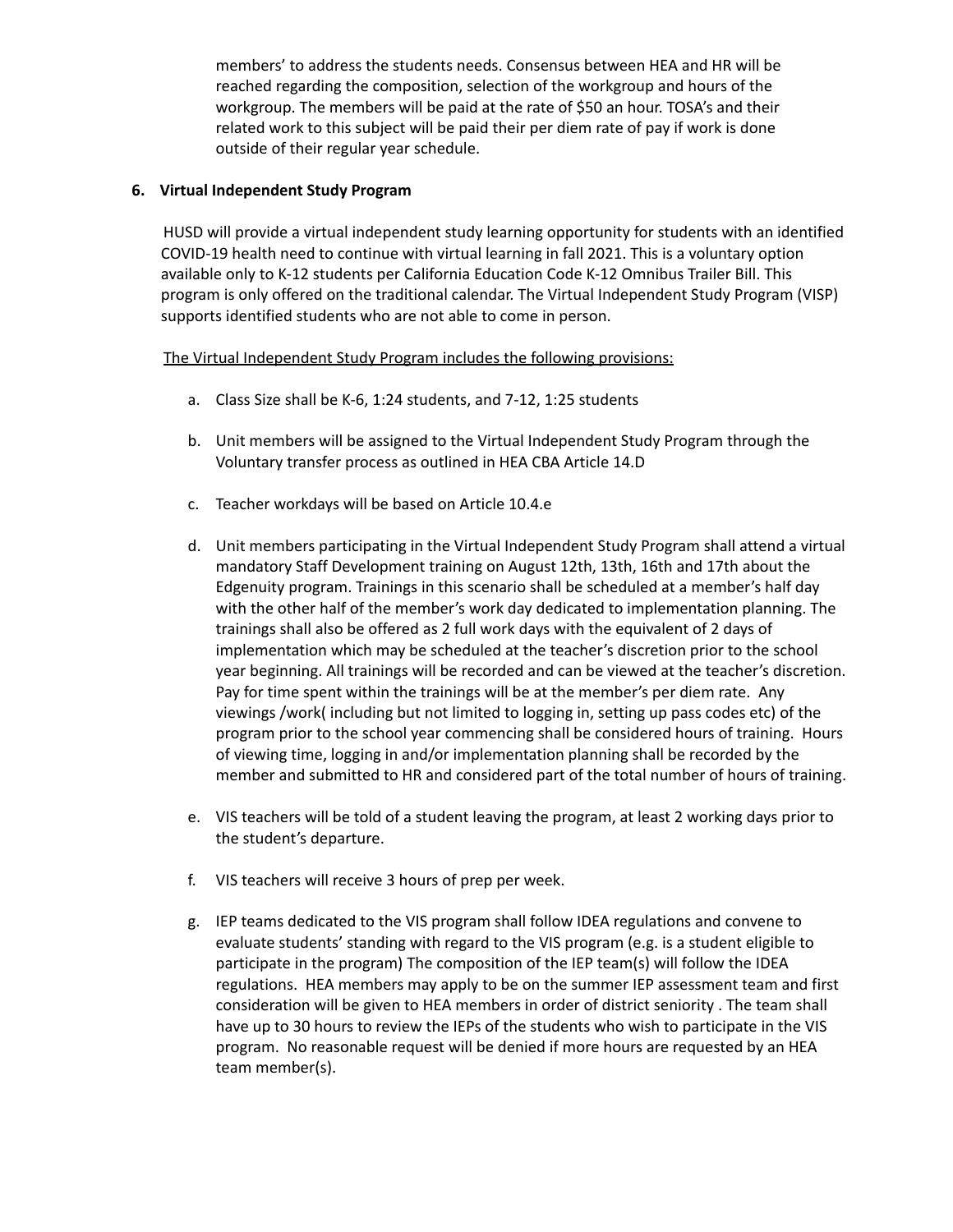- h. If a student qualifies to participate in the VIS program and has an IEP the district will first ask for HUSD Sp Ed teachers (Service Providers), relevant to the IEP, to volunteer at their per diem rate of pay per hour of service/support including, but not limited to IEP meetings. The VIS service provider will provide services virtually only. While in the VIS program, the VIS service provider will act in the capacity of a service provider/case manager and the student will be added to the provider's workload but not the caseload. At no time will any, one Sp Ed teacher have more than 2 VIS students added to their work load. If there are no volunteers, the District will hire through agencies to maintain compliance. The district may post dedicated positions to the program.
- i. The VIS student will not be on the home school service provider's caseload. Every effort will be made to maintain space on the site provider's caseload for the virtual student's potential return to the site. Non VIS Students at the site will have priority for placement on the site service provider's caseload. Upon the VIS student's return to the site after leaving the VIS program, the student will be placed on the site provider's caseload only if space is available. The site service provider will not case manage the student while the student with an IEP is in the VIs program. In no case will the site service provider's caseload go over the maximums stated herein.
- j. Students may exit the VIS program and return to their in person site within the first 10 days of school.
- k. The classroom teacher and the virtual independent study teacher shall have up to 2 hours to meet. The meeting shall be held prior to the student exiting the virtual program . The teachers will be compensated at their per diem rate and If more hours are needed, no reasonable request will be denied.
- l. The classroom teacher will only provide grades for time spent in the classroom. The virtual independent study teacher will provide the grades/achievements within the Edgenuity program.
- m. The VIS and the current Independent study program will not overlap. Edgenuity will only be used within the VIS program.
- n. Compensation for Virtual Independent Study Teachers to attend the mandatory training will be paid at the per diem rate.

## **7. Compensation**

- a. Extra duty hours assigned within the program will be paid at the hourly rate of \$50. Time cards for these hours should be submitted to the site administrator. Extra duty hours include:
	- i. SBDM teams (or, if there is no SBDM team, the local curriculum council) and nurses holding/attending meetings relevant to the in-person program.
	- ii. School Nurses will be paid for consulting services including but not limited to reviewing site maps and plans with SBDM teams, consulting with administration regarding positive COVID-19 cases etc.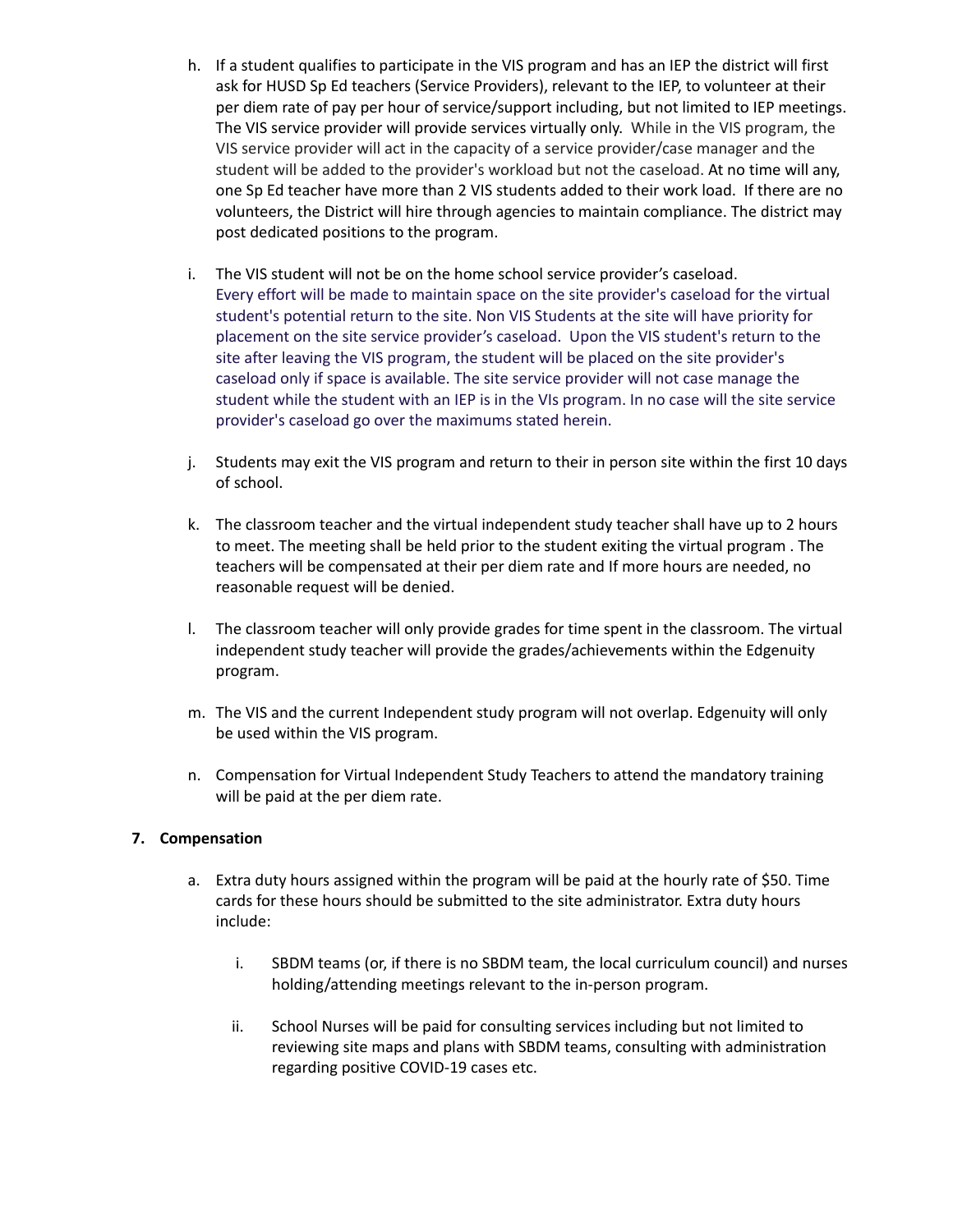b. If there is other work determined to be of need for the return to in-person program, HEA and HR will reach consensus on the work and hours.

## **8. Leave/Accommodation Requests**

- a. A unit member shall use up to 80 hours, or greater if through legislation, of available state/federal paid sick leave under the SB 95 Supplemental Leave if the member (1) is unable to work due to government issued quarantine or isolation order related to COVID-19, (2) has been advised to self-quarantine by a healthcare provider related to COVID-19 and is unable to work, (3) is experiencing symptoms of COVID-19 and is seeking diagnosis and is unable to work. The District may request verification prior to placing a unit member on leave. Once Supplemental leave has been exhausted, the employee may request additional days of district paid leave (e.g. "sick days") following provisions outlined in the HEA CBA, medical or personal leave. No reasonable request will be denied.
- b. Members shall have access to sick days, personal days and other days of leave contractually referenced in Article 11 Leaves. The member will also have access to the SB 95 80 hours referenced above. HEA and HR shall meet to reach consensus on reconciling the use of the days on a case by case basis as needed/requested.
- c. A unit member may request reasonable accommodations for any health condition. In the event consensus cannot be reached regarding a reasonable accommodation the unit member may request leave following provisions in the HEA CBA Article 11 and/or SB 95 Supplemental Leave.

## **9. Classroom Teachers**

a. For the 21-22 school year, the Class size for in person classroom teachers in the following programs shall be:

| Pre school                        | 24 students - Teachers will be paid for the 24th student                                              |
|-----------------------------------|-------------------------------------------------------------------------------------------------------|
| <b>Transitional Kindergarten</b>  | 23 students, and the District may place up to two<br>additional students                              |
| Kindergarten through<br>3rd grade | 22 students, and the District may place up to two<br>additional students in the class                 |
| 4th through 6th grade             | 29 students, and the District may place up to two<br>additional students in the class                 |
| 7th through 12th grade            | 31 students, and the District may place up to two<br>additional students in the class                 |
| Secondary PE                      | 45 students, and the District may place up to two<br>additional students in the class                 |
| Special Education                 | All class sizes reduced by 1, and the District may place up to<br>one additional student in the class |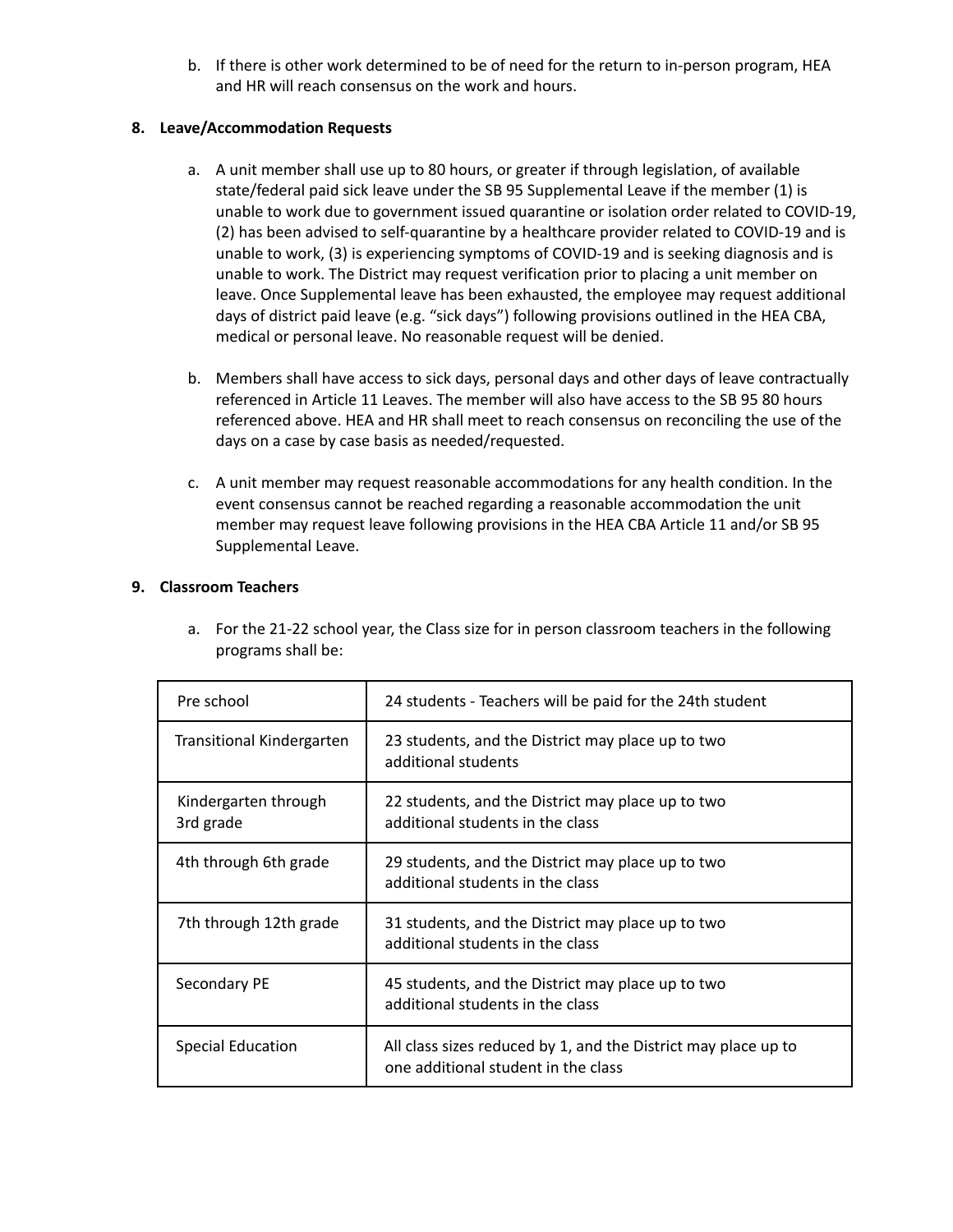- b. Space will be held at the site for a VIS student's return at the students' home site/grade level/subject/program.
- c. Every effort will made by the district to maintain the current District class size averages of:

| Kindergarten through 3rd grade | 23 |
|--------------------------------|----|
| 4th through 6th grade          | 29 |
| 7th through 12th grade         | 26 |

- d. The "additional" students referenced above may be placed with consideration for available space, programmatic need, appropriate groupings, and balancing of students. Affected elementary teachers will receive \$100 for each "additional" student placed during each attendance month that the student(s) are placed on the roster and that the class size/caseload is exceeded. Affected Secondary teachers will receive the prorated rate of \$20 per additional student per class per day.
- e. The District will reduce the number of elementary combination classes at elementary by 30% for the 2021-22 school year.
- f. A committee will convene in August to consider the option of offering Adult School virtual classes. Adult School teachers who participate will receive compensation at their regular Adult school hourly rate.
- g. If necessary to adhere to COVID related guidelines (eg social distancing) , projectors and other furniture will only be removed from the classroom without the consent of the classroom teacher. If consensus cannot be reached between the site admin and the unit member, HR and HEA will meet to reach consensus.
- h. Prior to the first day of the teachers' work year, rooms will be sanitized and furniture will be arranged in accordance with a district standardized map of classrooms and furniture. Prior to the start of school or within the first month of the teacher's school year, teachers will provide a map of their preferred set up of their room if different from the "standard" set up including but not limited to single desks, table replacements etc. No reasonable request will be denied. Any changes to the standardized set up will be completed prior to the start of instruction but not later than the first full month of the instructional year.
- i. A classroom teacher scheduled to receive a student returning to the in person setting after the first semester ( secondary) or first trimester (elementary), will have two (2) work days notice in advance of the students return.
- j. The classroom teacher and the virtual independent study teacher shall have up to 2 hours to meet. The meeting shall be held prior to the student exiting the virtual program. The teachers will be compensated at their per diem rate and If more hours are